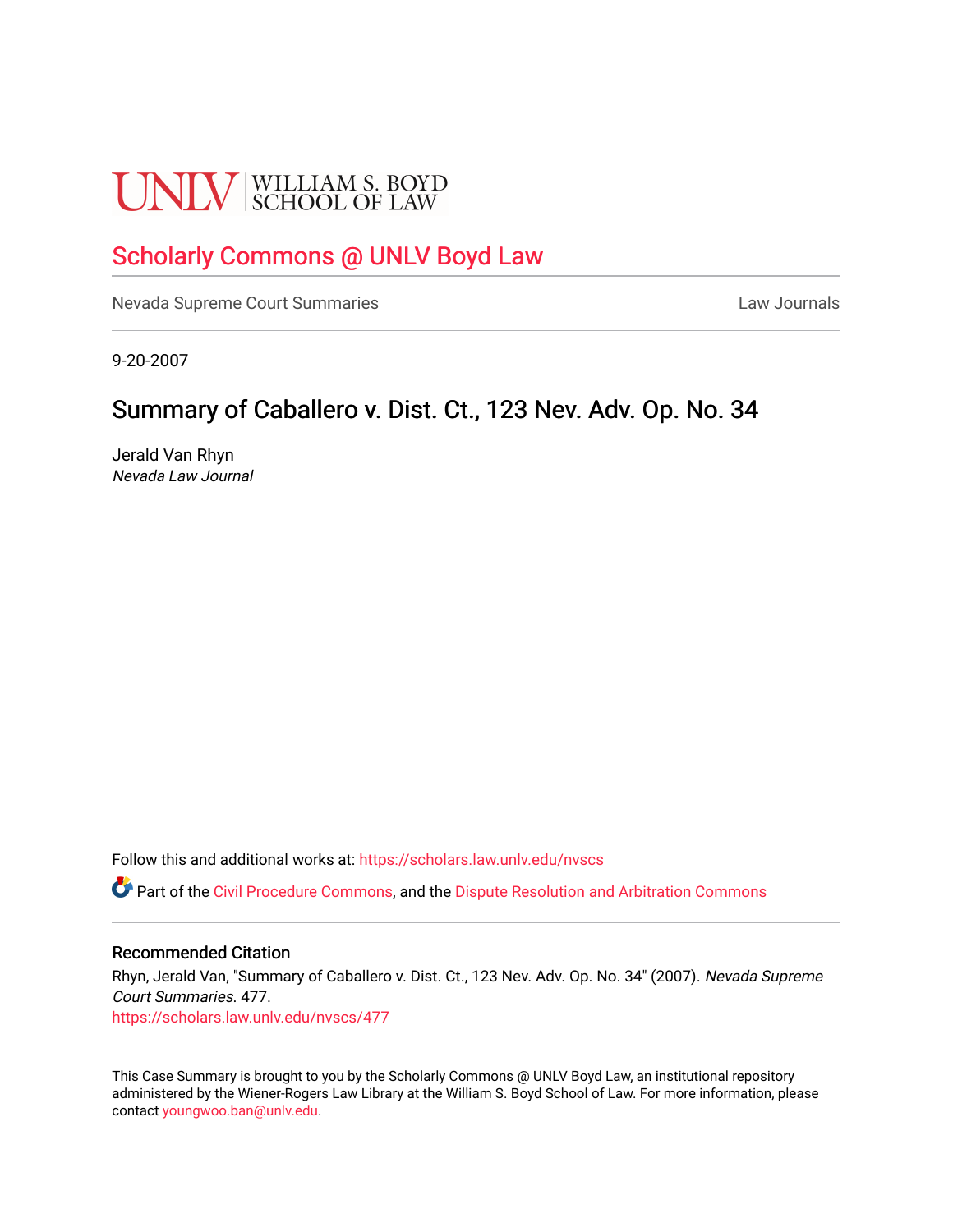### *Caballero v. Dist. Ct.***, 123 Nev. Adv. Op. No. 34 (September 20, 2007)[1](#page-1-0)**

## **CIVIL (SMALL CLAIMS) – APPOINTED INTERPRETER**

#### **Summary**

Petitioner Caballero didn't speak English and wanted an interpreter for his small claims proceedings. The justice court denied his request on the ground that he wasn't disabled under NRS  $50.050$ .<sup>[2](#page-1-1)</sup> The Supreme Court held that the justice court had an inherent power to allow a volunteer interpreter or appoint one in the alternative if justice demands it. Further, the Supreme Court held that the justice court had an express power of appointment under JCRCP  $43(f)$  $43(f)$  $43(f)$ .<sup>3</sup> The Supreme Court therefore issued a write of mandamus ordering the district court's order vacated and remanding the issue to justice court for consideration.

#### **Disposition/Outcome**

"Because the district court erroneously concluded that the justice court lacked authority to appoint an interpreter in the underlying small claims proceeding and did not address the justice court's failure to determine if a volunteer interpreter was available, the petition was granted."

#### **Factual and Procedural History**

Petitioner Cabellero, who does not speak English, was taken from an Arizona prison to Nevada's Ely State Prison. He was informed by Nevada prison employees that certain personal property would be mailed to him. Upon arrival, he sought out his possessions, and was informed that they had been lost. Petitioner filed in forma pauperis and a proper person small claims action in White Pine County Justice Court, Ely Township. Justice court concluded it lacked authority to appoint an interpreter and dismissed the action. district court affirmed the dismissal. Petitioner filed an original proper person writ petition in the Nevada Supreme Court.

#### **Discussion**

Though Petitioner submitted a petition for writ of certiorari, he actually seeks mandamus relief. Therefore, this case will be treated as such. It is within the court's discretion to consider mandamus relief. Mandamus compels performance of an act that the law requires, or controls a manifest abuse or arbitrary or capricious exercise of discretion. Mandamus will not issue where a plain, speedy, and adequate legal remedy if available. As Petitioner has no right of appeal to this court and may seek relief only through a writ petition, the petition is proper.

 $\overline{a}$ 

<span id="page-1-0"></span> $\frac{1}{2}$  By Jerald Van Rhyn.

<span id="page-1-1"></span> $^{2}$  Nev. Rev. Stat. § 50.050 (2005).

<span id="page-1-2"></span><sup>&</sup>lt;sup>3</sup> Justice Court Rules of Civil Procedure  $43(f)$  (2006).